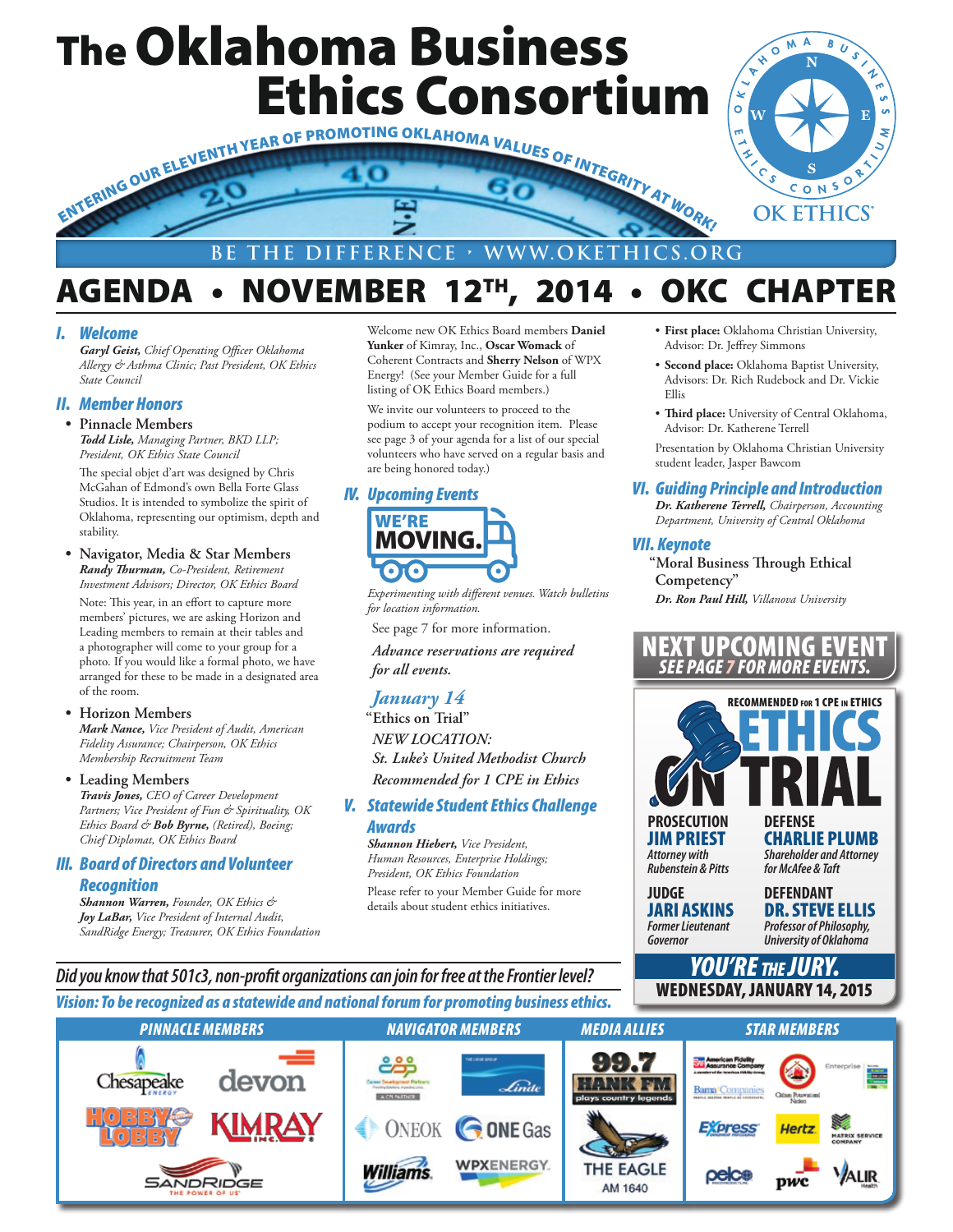## STATEWIDE STUDENT ETHICS CHALLENGE NOVEMBER 1

#### Participating Teams:

Cameron University Oklahoma Baptist University *(3 teams)* Oklahoma Christian University *(2 teams)* Oklahoma City University Oklahoma State University Rose State College Southern Nazarene University St. Gregory's University University of Central Oklahoma University of Oklahoma *(3 teams)*

#### Event Organizers

Shannon Hiebert\* Enterprise Holdings Pam Fountain\* Principal Technologies Colin Schoonover\* ONE Gas

#### Scorekeeper

Chris Caldwell, CPA

#### Judges

Joe Walker BKD, LLP Mike Mims Chesapeake Energy Corporation Jack Rosenberg Chesapeake Energy Corporation Donna Miller Executive Resource Cindy Fairchild Express Employment Professionals

Reverend Ray Belford First Christian Church

Kellian Schneider\* Fullforce

Warren Martin General Tommy Franks Leadership Institute

Mike Wooten Google Data Center Brandi Bush Hobby Lobby

Nancy Hyde, CPA, CVA Hyde & Company CPAs, P.C.

Mary Homan Mercy West Communities

Colin Schoonover\* ONE Gas

Brian Shore ONE Gas, Inc

Tommy Campbell Pricewaterhouse Coopers LLP Joy S. LaBar\* SandRidge Energy, Inc Edith Steele

Secure Evaluations and Consulting

Linda Brinkworth St. Luke's United Methodist Church

Bob Byrne\* OK Ethics Board of Directors

Keith Chappell The Boeing Company

Young Chappell The Boeing Company

Tonya Salazar-Purvine Valir Health Ginger Castleberry

Valir Health

Marsha Casebeer WPX Energy

*\* OK Ethics Board Member*

#### **Moderators**

Lauren Maxey Enable Midstream Partners Mel Inman Oklahoma Natural Gas Morgan Hartman OGE Trey Whitley Chaparral Energy Amber Danner Enterprise Holdings



## *Are You Normal?*

Warren Martin is available to do meaningful, on-site ethics training based on his popular presentation to our OK Ethics chapters. Visit OK Ethics website to see a video of these entertaining and informative past presentations.

Contact Shannon Warren at warrenokla@cox.net if you are interested in learning more about costs and opportunities.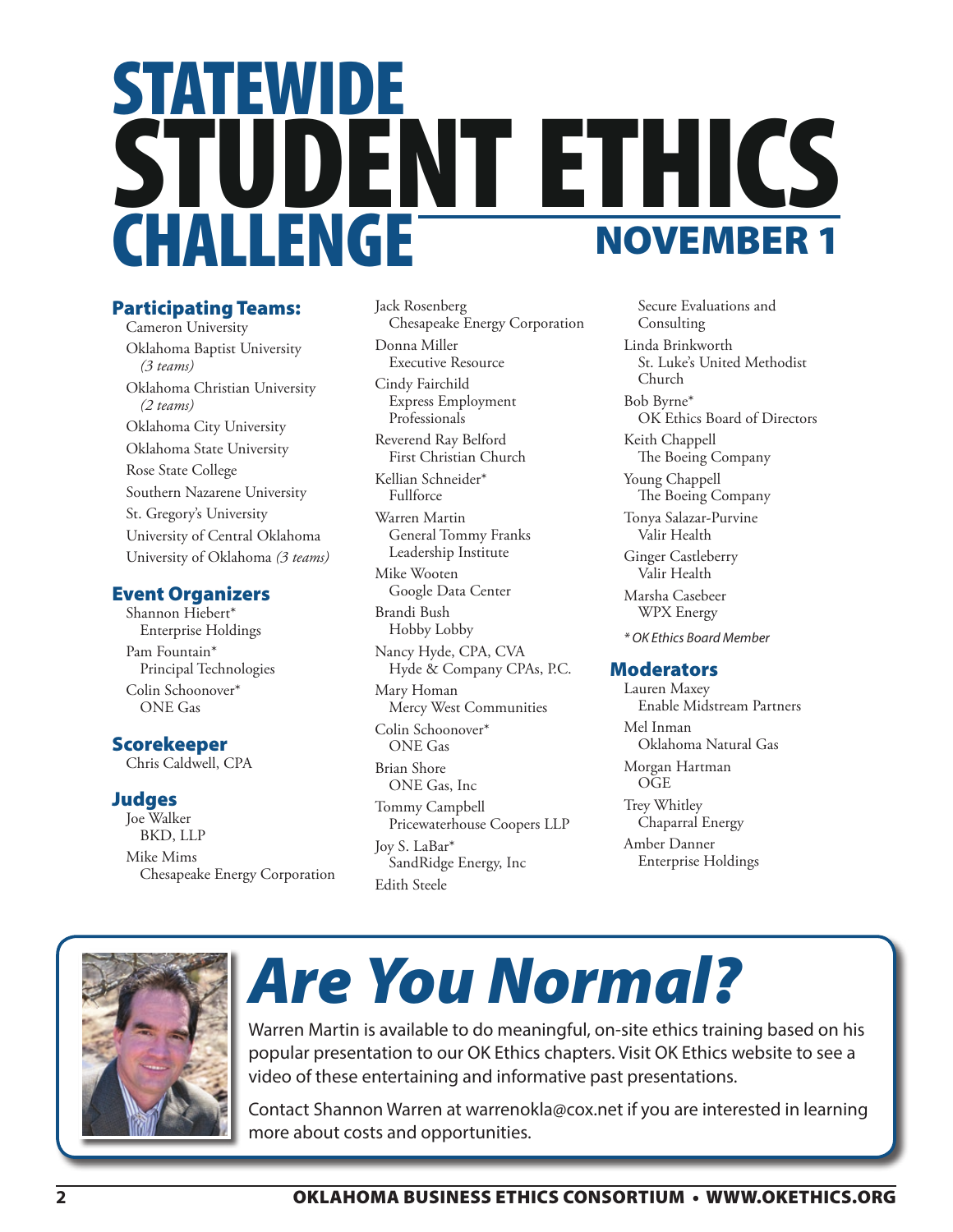# VOLUNTEER APPRECIATION

*OK Ethics relies primarily on volunteers to achieve the organization's successful pursuit of Oklahoma's values of integrity at work. It takes leadership and teamwork to host these exciting events and we salute your dedication in achieving OK Ethics' mission! Listed below are the regular volunteers who consistently provide service to our members:*

| John Burnett             | Kimray, Inc.                              | Ambassador                  |
|--------------------------|-------------------------------------------|-----------------------------|
| Deborah Burroughs        | Langston University - Retired             | Ambassador                  |
| <b>Cheryl Campbell</b>   | <b>Metro Technology Centers</b>           | Agendas                     |
| <b>Thad Chance</b>       | <b>Accounting Principals</b>              | Ambassador Team Leader      |
| <b>Lucius Crandall</b>   | SandRidge Energy                          | Registration                |
| Chris Ferguson           | OK Funeral Board                          | Ambassador                  |
| Jamie Gorman             | <b>Yellow Cab</b>                         | Ambassador                  |
| Wayne Hart               | Legal Shield                              | Ambassador                  |
| Valorie Hodges           | Valir                                     | Ambassador                  |
| Mary Kay Huggard         | <b>Principal Technologies</b>             | Registration                |
| Nancy Hyde               | <b>Hyde and Company</b>                   | Ambassador (Executive Team) |
| <b>Brent Martens</b>     | Love's Country Stores                     | Ambassador Team Leader      |
| <b>Shirley Mears</b>     | <b>Champlin Broadcasting</b>              | <b>Morning Drive</b>        |
| Sandra Nettleton         | Oklahoma Sports and Orthopedics Institute | Ambassador                  |
| <b>Mark Neumeister</b>   | D.R. Payne & Associates, Inc.             | Registration                |
| Jamie O'Brien            | <b>Eide Bailly LLP</b>                    | Logistics                   |
| Jacob Pasby              | <b>Arnold Oil Properties</b>              | Ambassador                  |
| <b>Susan Pate</b>        | <b>Stinnett &amp; Associates</b>          | Accountant                  |
| Jalisha Petties          | <b>Accounting Principals</b>              | Paid contributor            |
| Tawni Phelan             | factor 110                                | Paid contributor            |
| <b>Marvinette Ponder</b> | Devon Energy                              | Registration                |
| <b>Trish Potter</b>      | <b>Metro Technology Centers</b>           | Agendas                     |
| <b>Bobby Redinger</b>    | Cole & Reed                               | Ambassador                  |
| Bertha Robinson          | <b>Metro Technology Centers</b>           | Agendas                     |
| Connie Root              | <b>Walker Companies</b>                   | Ambassador                  |
| Anna Rosenthal           | <b>Accounting Principals</b>              | Paid contributor            |
| <b>Bill Turner</b>       | Valir                                     | Ambassador                  |
| Mary Vaughn              | Mary A Vaughn CPA                         | Registration                |
| Joe Walker               | <b>BKD, LLP</b>                           | Registration                |
| Daniel Yunker            | Kimray, Inc.                              | <b>Chief Ambassdor</b>      |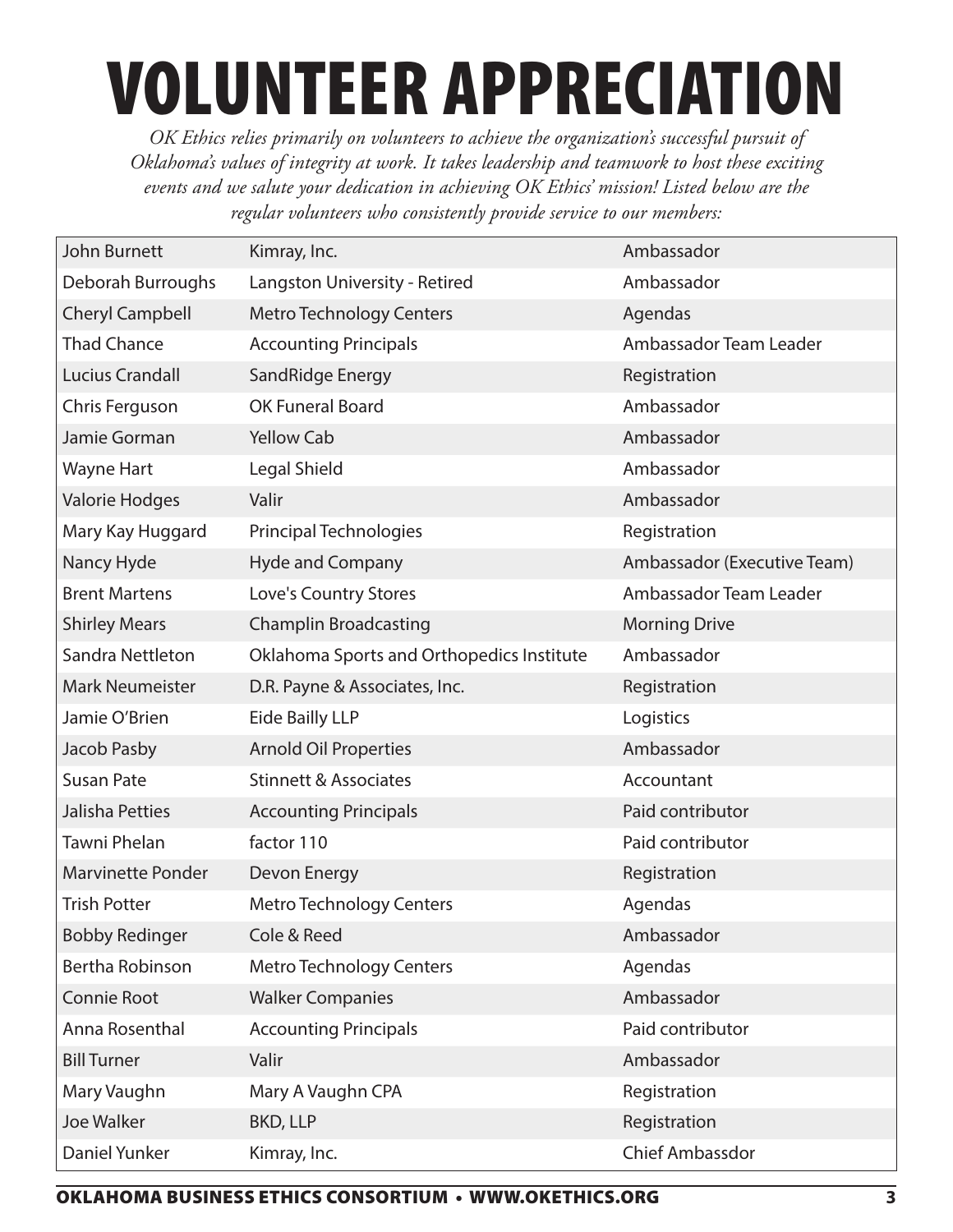### *REMINDER: PLEASE PICK UP CPE'S AT CONCLUSION OF EVENT.*

#### *VOLUNTEER APPRECIATION:*

OK Ethics relies primarily on volunteers to achieve the organization's successful pursuit of Oklahoma's values of integrity at work. It takes leadership and teamwork to host these exciting events and we salute your dedication in achieving OK Ethics' mission! Listed below are today's volunteers who consistently provide service to our members:

#### *AGENDAS:*

Many thanks to the volunteers from **Metro Technology Centers** who provide our monthly agendas.

#### *AMBASSADOR TEAM:*

These friendly people welcome our guests each month and assist in helping them locate seats. They also arrive early to help distribute agendas and assist with name tags.

| <b>Daniel Yunker</b>     | Kimray, Inc.                      | Chief Ambassador            |
|--------------------------|-----------------------------------|-----------------------------|
| <b>Thad Chance</b>       | <b>Accounting Principals</b>      | Team Leader                 |
| <b>Deborah Burroughs</b> | Langston (Retired)                | Ambassador                  |
| <b>Wayne Hart</b>        | Legal Shield                      | Ambassador                  |
| <b>Breanne Mollman</b>   | <b>TriStar Pension Consulting</b> | Ambassador                  |
| <b>Erika Moore</b>       | Chesapeake Energy                 | Ambassador                  |
| <b>Sandra Nettleton</b>  | OSOI                              | Ambassador                  |
| <b>Nancy Hyde</b>        | Hyde & Company                    | Ambassador (Executive Team) |
| <b>Oscar Womack</b>      | <b>Coherent Contracts</b>         | Ambassador (Executive Team) |

#### *REGISTRATION TEAM:*

These dependable individuals diligently record our guests' attendance and handle the collection of fees:

| <b>Mark Neumeister, CPA</b> | D. R. Payne & Associates | <b>Registration Chairperson</b> |
|-----------------------------|--------------------------|---------------------------------|
| <b>Mary Vaughn</b>          | Mary A Vaughn CPA        | Cash & Visitors                 |
| <b>Marvinette Ponder</b>    | Devon Energy             | Pre-paid Registration Co-Chair  |
| <b>Joe Walker</b>           | BKD, LLP                 | Pre-paid Registration Co-Chair  |
| <b>Lucius Crandall</b>      | SandRidge Energy         | Pre-paid Registration           |
| <b>Brandy Weldon</b>        | SandRidge Energy         | Pre-paid Registration           |

#### *SPECIAL INITIATIVES:*

| Mark Nance           | American Fidelity Assurance Membership Chair |                              |
|----------------------|----------------------------------------------|------------------------------|
| l Susan Pate         | Stinnett & Associates                        | Accountant                   |
| <b>Jamie O'Brien</b> | Eide Bailly, LLP                             | Facilities & Logistics Chair |

#### *OTHER INITIATIVES:*

| Jalisha Petties* | OK Ethics                | Member Care Coordinator      |
|------------------|--------------------------|------------------------------|
| l Tawni Phelan*  | Factor 110               | Name Tags and Guest Services |
| Sue Miller*      | Accel Financial Staffing | E-notices                    |

 *\*Paid Service Provider*



*TUNE IN! Our own Bob Byrne and Shirley Mears featured on the morning drive for Hank FM 99.7 (Classic country western) – Tune in between 7:00 and 8:00 a.m. to learn more about Oklahoma's legacy! Also, hear interviews with speakers thanks to Champlin Broadcasting and the folks with the Oklahoma Heritage Association who provide the research for our historic profiles!*

#### *JOIN THE TEAM: Want to be part of the recruiting team that helps OK Ethics flourish? Talk to these leaders below:*

• Join the Ambassador team! **Contact Daniel Yunker at dyunker@kimray.com. Volunteers arrive early to distribute agendas and assist guests in locating seats.**

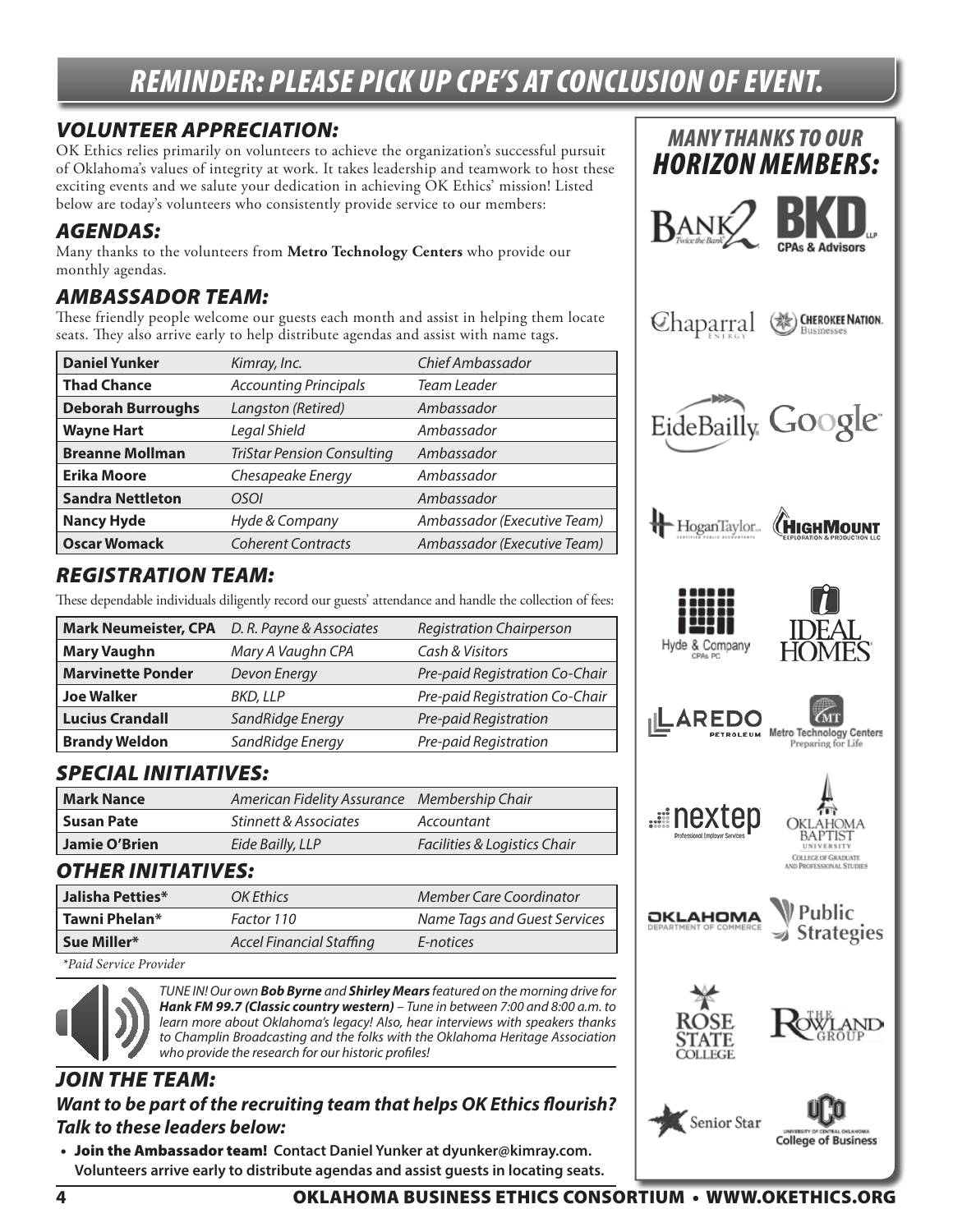#### About our presenter:

Dr. Ron Paul Hill is the Richard J. and Barbara Naclerio Chairholder in Business and Professor, Marketing and Business Law Department at Villanova University. A globally recognized speaker for his unique and engaging style of presentation on issues that include professional ethics, compassionate leadership, and intergenerational management.

He has been named one of the most prolific and influential authors in the field of marketing, having penned over 200 articles, review papers, and books that examine business ethics, public policy, and basic human rights. Particularly noteworthy are his works titled *Pearls along the Path: Lessons for Living a Life with Passion,* and *Surviving in a Material World: The Lived Experience of People in Poverty*

#### *Recommended for 1 CPE in Ethics\**

 *\*Program is designed at the basic level and is suitable for anyone aspiring to or currently holding a leadership position. Note that it is up to the individual attendee to demonstrate relevance to his/her own area of practice. OK Ethics makes no guarantees.*

#### *REMINDER: PLEASE PICK UP CPE'S AT CONCLUSION OF EVENT.*

THE MORAL BUSINESS THROUGH ETHICAL **COMPETENCY** *Presented by* Ronald Paul Hill, Ph.D. *Richard J. and Barbara Naclerio Endowed Chairholder, Villanova* 

As a result of the nature of these writings, he was selected by the United Nations to speak on behalf of disadvantaged consumers at universities and corporations around the country.

#### Presentation Notes:

*School of Business*

So-called "soft skills" such as ethics have been difficult to pin down. How does one measure competency in this area? Dr. Hill will present a pragmatic approach that individuals as well as organizations, whether large or small, can apply. Using humor to make his points, other aspects of his presentation will include:

- *I. Is there a difference between morality and ethics?*
- *II. Understanding and measuring your ethical competency.*
- *III.Reaching Generation Y & Z shared values?*
- *IV. From theory to practice: integrating ethics into action.*

#### *GENERAL PROGRAM DISCLAIMERS:*

**LEGAL:** Members of the Oklahoma Business Ethics Consortium frequently share information concerning various issues and developments that may have legal implications. The discussions, commentary, and handouts at Consortium meetings or presentations to other organizations are for general informational purposes only. They cover only some aspects of the subject topic, and do not constitute a complete legal analysis of the topic or how it might apply to any particular set of facts. Before taking any action based on information presented during a Consortium event, participants are encouraged to consult a qualified attorney.

**CPE'S:** From time to time, Continuing Professional Education credits are offered. Because OK Ethics relies heavily on volunteers to provide these, we do not have the manpower to send certificates after the program is completed.

#### **REMINDER: PLEASE PICK UP CPE'S AT CONCLUSION OF EVENT.**

PHOTOGRAPHY: Occasionally, photos of the event are made and these may be posted on the OK Ethics website or Facebook page. By attending the program, participants tacitly understand and agree to this process. If preferences are otherwise, please notify us at okethics@yahoo.com or call (405) 889- 0498 and we will be happy to comply with your wishes.

#### **PRESENTATION STANDARDS:**

The observations and comments of presenters at Consortium meetings and networking are the views and opinions of the presenter and do not constitute the opinion or policies of the Consortium or any of its members. Presenters are respectfully requested to honor OK Ethics Guiding Principles as well as avoid profanity, preaching, politics, put-downs and self-promotion during their lectures. To ensure accountability, participants are invited to evaluate each program according to these and other standards.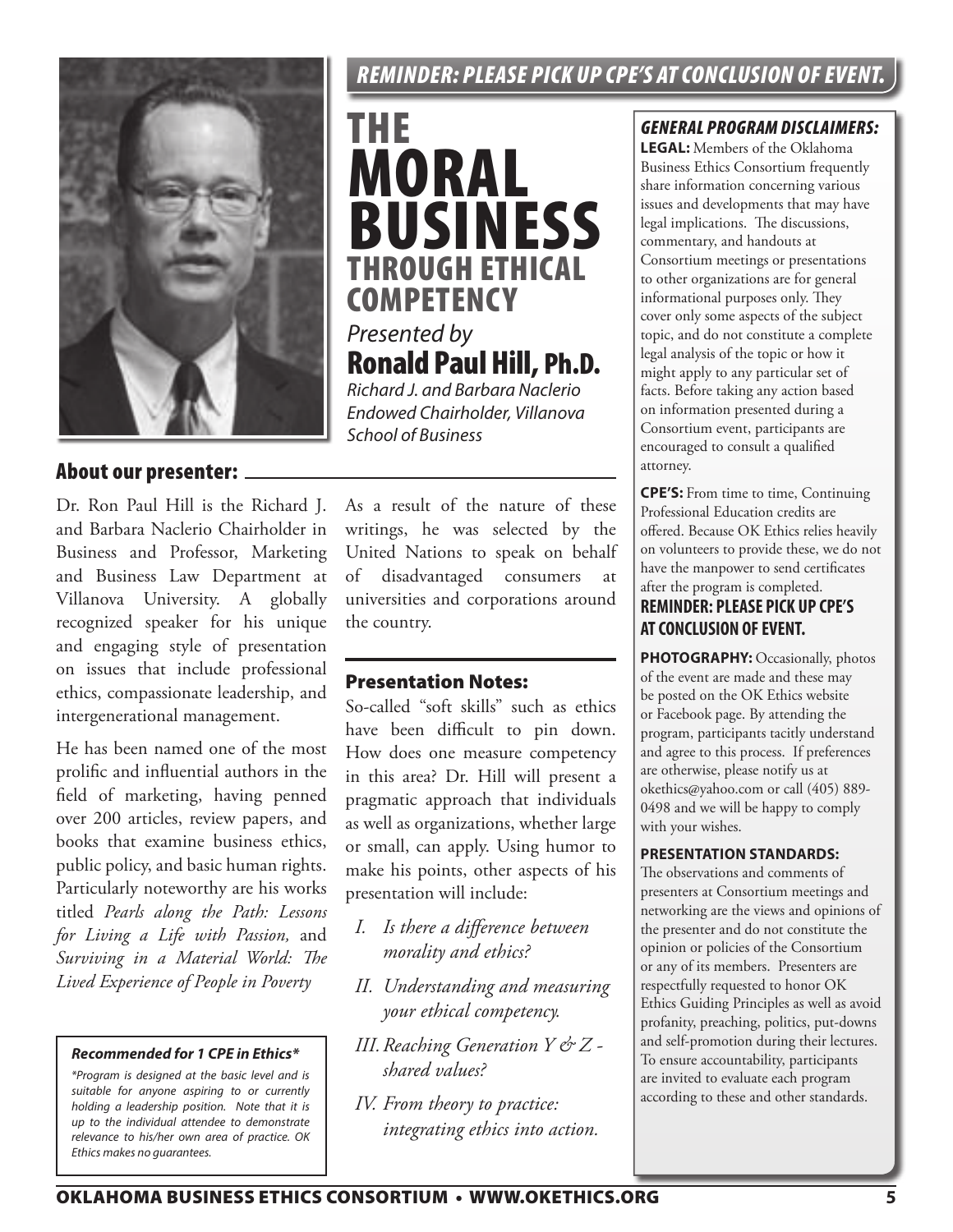## THE MORAL BUSINESS THROUGH ETHICAL COMPETENCY

#### PART 1: MEASURING COMPETENCY

Individual Differences

- Organizational Context
- Societal Nuance

#### *Individual Differences:*

#### Most people **believe (assume?)**

- 1. they act ethically.
- 2. everyone else shares their ethical values.
- 3. their ethics are formed by family and faith.

Most people have a hierarchy of ethics.

#### *Organizational Contexts*

- All organizations have **cultures**.
- Formal rules and informal rules sometimes **differ**.
- Pressure to perform can **dominate** pressure to conform.
- **• Leadership** and **followership** both play important roles.

#### *Societal Nuances*

**DIFFERENCES exist…**

### PART 2: MOVING FORWARD

- Moving Forward
- **• No process** is the **dominant** approach.
- Legal compliance is driven by **fear**.
- Top-down suggests **lack of trust**.
- Bottom-up is a **risky strategy** demanding mutual respect.
- **• Individualism** and **relativism**.

#### *Stage 1: Individual Reflection*

- **• Guides** to personal and professional lives.
- Individual **ten commandments**.
- Both **prohibitions** and **responsibilities**.
- Role of **moderators** and **contradictions**.

#### *Stage 2: Work Team Discussions*

- Seeking levels of **consensus**.
- Limited to **peers** and **interacting partners**.
- **• Systemic view** of ethical values.
- Outcome is a **set of values they agree to display** publicly and hold each other **accountable.**

#### *Stage 3: Intergroup Negotiations*

- **• Variable** in length and complexity,
- based on **size** and **hierarchy**.
- Individual **spokespersons** with regular **interactions**.
- Role of **moderators** to determine agreement/ concerns.
- Leading to a **code** of ethics.

#### *Stage 4: Board Endorsement*

- Leader-member **exchange theory**.
- Choice of **representatives**.
- Seek key supporting discussion **points**.
- **• Voices** of the firm members **heard** in presentation to the board.

## **6** OKLAHOMA BUSINESS ETHICS CONSORTIUM • WWW.OKETHICS.ORG

*GUIDING PRINCIPLES*

*Please refer to page 5 of your annual OK Ethics Member Guide for the Guiding Principles.*